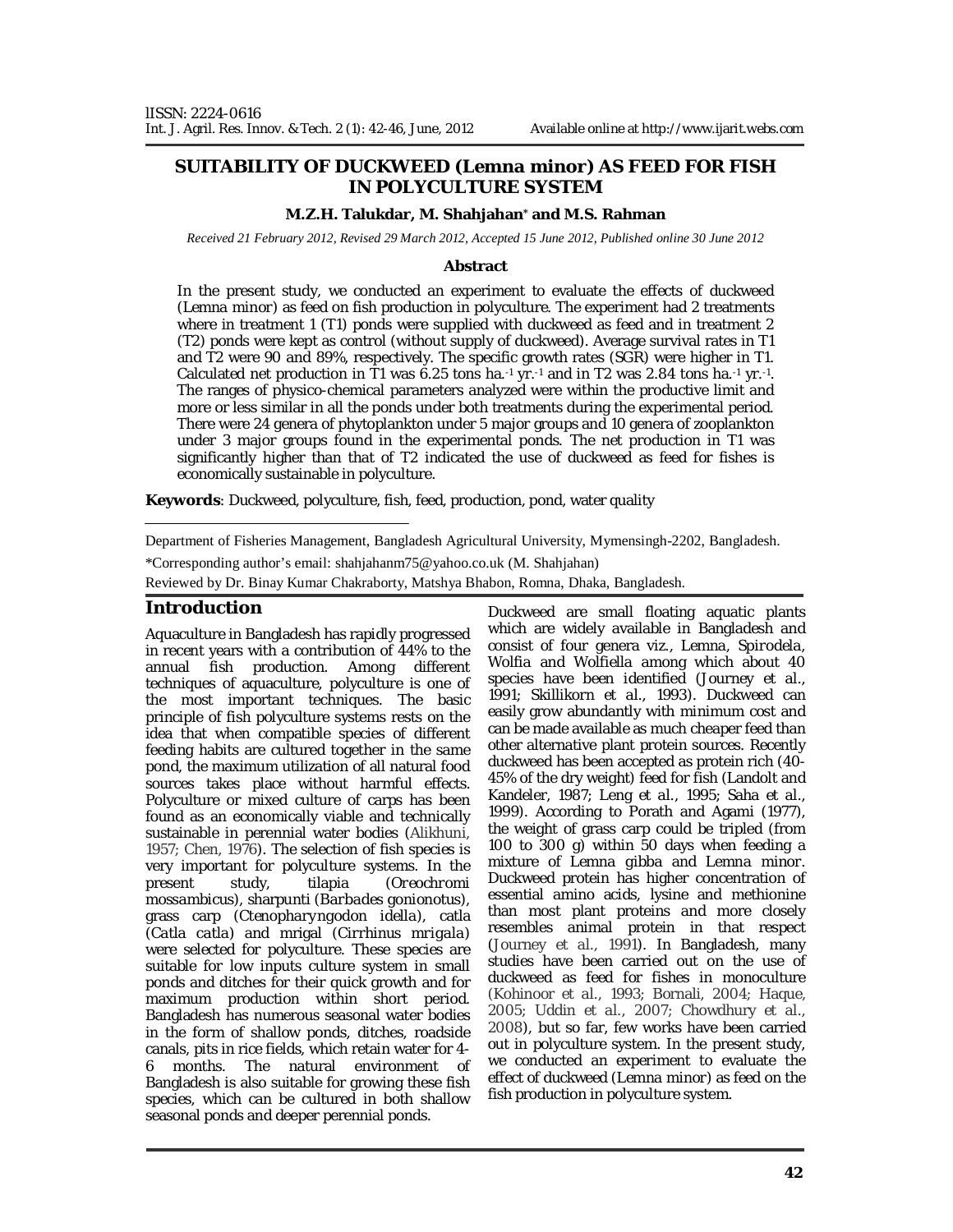# **Materials and Methods**

## *Duration of study*

The experiment was conducted for a period of 90 days in the earthen ponds each measuring 1 decimal (40-m2) area at Bangladesh Agricultural University, Mymensingh, Bangladesh.

#### *Pond preparation*

Before fish stocking water of the experimental ponds were drained out to eradicate all the undesirable fishes, renovated and liming was done in all the ponds at the rate of 1 kg 40 m-2. Ponds were filled up with deep tube well water and fertilized with poultry dropping 10 kg, urea 100 g and TSP 100 g 40 m-2 as initial doses.

## *Stocking of fish*

The experiment had two treatments each with three replications. In  $T_{1}$  ponds were supplied with duckweed as supplementary fish feed and in  $T_{2}$ , ponds were kept as control (without supply of duckweed). Ponds were stocked at a stocking density of 151 fingerlings per decimal (40-m2) at the ratio of tilapia: sharpunti: grass carp: catla: mrigal = 45: 38: 15: 38: 15.

# *Fertilization and supply of duckweed*

The ponds were fertilized fortnightly with poultry dropping 10 kg, urea 60 g and TSP 90 g per 40 m<sup>2</sup> to grow natural food phytoplankton and zooplankton. Fresh duckweeds were supplied everyday to the ponds  $(T_1)$  at the rate of 50% of the total body weight (wet weight basis) of the fish.

## *Physico-chemical parameters*

Various physical and chemical water quality parameters of the ponds such as water temperature (°C), transparency (cm), dissolved oxygen (mg L-1), pH, free  $CO<sub>2</sub>$  (mg L-1), total alkalinity (mg L<sup>-1</sup>), PO<sub>4</sub>-P (mg L<sup>-1</sup>) and NO<sub>3</sub>-N (mg L<sup>-1</sup>) were estimated fortnightly. Water fortnightly. temperature was recorded with a Celsius thermometer and transparency was measured with a Secchi disc of 30 cm diameter. Dissolved oxygen was measured directly with a DO meter (Lutron, DO-5509) and a portable digital pH meter was used to measure pH. Free  $CO<sub>2</sub>$  and total alkalinity were determined by titrimetric method (APHA, 1992). PO<sub>4</sub>-P (mg L-1) and NO<sub>3</sub>-N (mgL-1) were determined by a Hach Kit (DR/2010, a direct reading Spectrophotometer).

## *Biological parameters*

Biological parameters of ponds water such as phytoplankton density (cells L-1) and zooplankton density (cells L-1) were estimated fortnightly. The counting of plankton (both phytoplankton and zooplankton) was done with the help of Sedgwick-Rafter Counting Cell (S-R cell) under a compound

binocular microscope. The plankton population was determined by using the formula of Rahman<br>(1992). Identification of plankton (1992). Identification of plankton (phytoplankton and zooplankton) up to generic level were made according to Prescott (1964), Needham and Needham (1963) and Belcher and Swale (1978).

## *Survival, growth and production of fish*

Fish samples were collected with a cast net monthly to estimate the growth in length (cm) and in weight (g) and to check up the health condition of fish. At the end of the experiment, all fish were harvested through repeated netting by seine net to calculate gross and net production of fish.

The survival rate was estimated by the following formula:

$$
Survival rate (\%) = \frac{No. of harvested fishes}{Initial No. of fishes} \times 100
$$

Specific growth rate (SGR, percent per day) was estimated by the following formula:

SGR (%) per day) = 
$$
\frac{\text{Loge } W_2 - \text{Loge } W_1}{T_2 - T_1} \times 100
$$

Where,  $W_1$ = Initial live body weight (g) at time  $T_1$  (day)  $W_2$ = Final live body weight (g) at time T<sub>2</sub> (day)

# *Statistical analysis*

Values are expressed as means ± standard deviation (SD). Data were analyzed by one-way analysis of variance (ANOVA) followed by Tukey's post hoc test to test for statistically significant differences between treatments. Statistical significance was set at *p* < 0.05. Statistical analyses were performed using SPSS Version 14.0 for Windows (SPSS Inc., Chicago, IL).

# **Results and Discussion**

The present study was conducted to evaluate the suitability of duckweed as feed for fishes in polyculture of tilapia, sharpunti, grass carp, catla and mrigal. The supply of duckweed at the rate of 50% of body weight of fishes showed better production performance.

## *Physico-chemical parameters*

The physico-chemical parameters such as water temperature (°C), transparency (cm), dissolved oxygen (mg L-1), pH, free CO<sub>2</sub> (mg L-1), total alkalinity (mg L-1),  $PO<sub>4</sub>-P$  (mg L-1) and  $NO<sub>3</sub>-N$ (mg L-1) of the ponds were found to be within the acceptable ranges for fish culture (Table 1). There was no abrupt change in any parameter of the pond water during the tenure of experiment. The results were more or less similar to the findings of Wahab *et al.,* (1995), Kohinoor *et al.,* (1998), Uddin *et al.,* (2007) and Chowdhury *et al.,* (2008).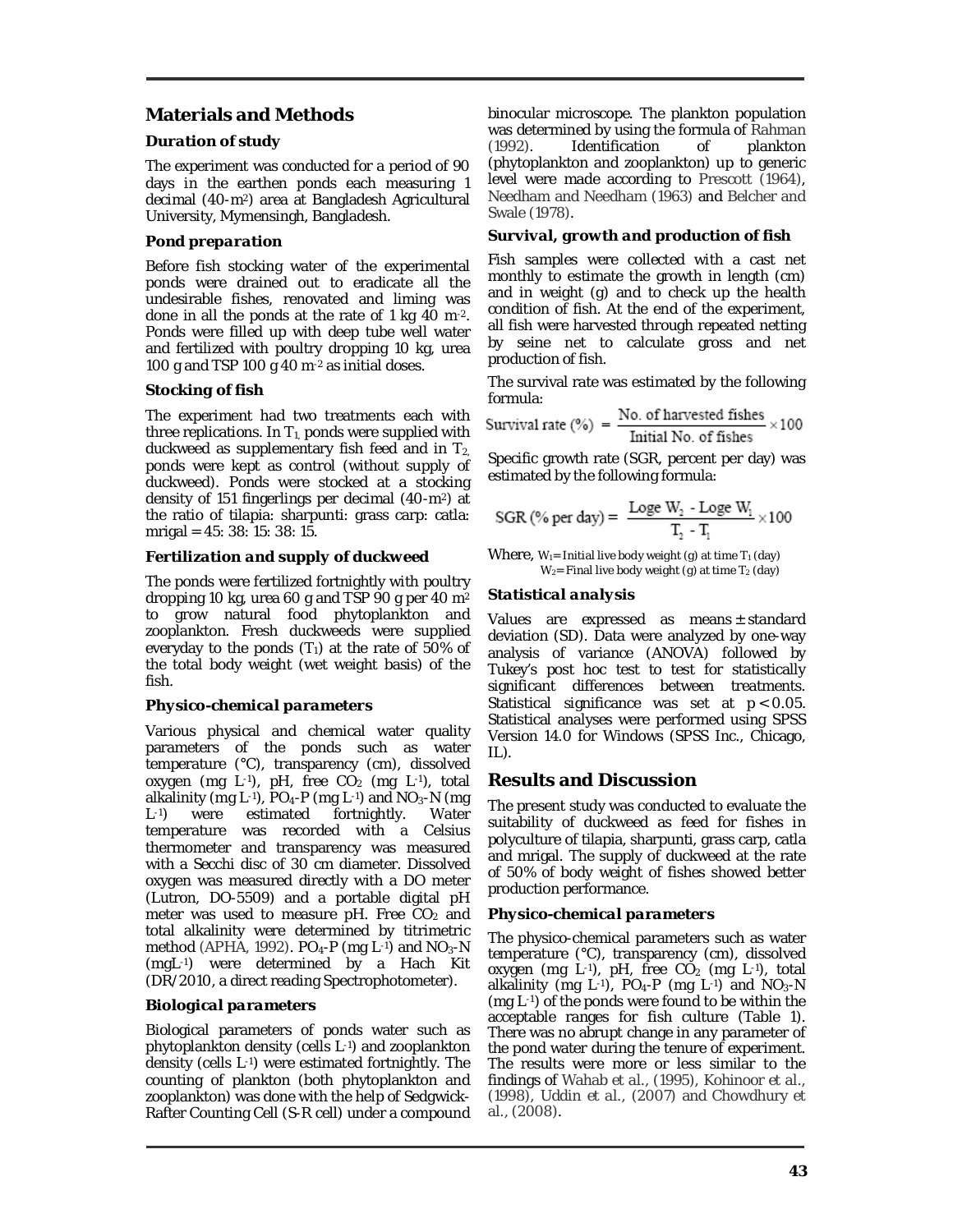| <b>Parameters</b>            | <b>Freatments</b> |      |              |      |  |  |
|------------------------------|-------------------|------|--------------|------|--|--|
|                              | Treatment 1       |      | Treatment2   |      |  |  |
|                              | Means             | SD   | <b>Means</b> | SD   |  |  |
| Water temperature $(°C)$     | 28.02             | 1.57 | 27.92        | 1.49 |  |  |
| Transparency (cm)            | 30.50             | 2.97 | 32.08        | 4.21 |  |  |
| Dissolved oxygen (mgL-1)     | 6.63              | 0.50 | 6.23         | 0.79 |  |  |
| pН                           | 7.45              | 0.21 | 7.43         | 0.19 |  |  |
| Free $CO2$ (mgL $-1$ )       | 2.85              | 0.30 | 2.90         | 0.28 |  |  |
| Alkalinity (mgL-1)           | 75.33             | 7.40 | 74.00        | 8.30 |  |  |
| Phosphate-phosphorous(mgL-1) | 0.59              | 0.11 | 0.64         | 0.07 |  |  |
| Nitrate-nitrogen(mgL-1)      | 1.80              | 0.08 | 1.54         | 0.18 |  |  |

Table 1. Physico-chemical parameters (Means  $\pm$  SD) of the experimental ponds during the experimental period

#### *Biological parameters*

Fortnightly fluctuation of phytoplankton density (cells L-1) and zooplankton density (cells L-1) are shown in Table 2. The average density of phytoplankton of the ponds under T1 was 53.98  $\pm$ 4.74 (x103) cells L-1 and that of the ponds under T2 was 47.60  $\pm$  4.07 (x10<sup>3</sup>) cells L<sup>-1</sup>. The average density of zooplankton of the ponds under T1 was

 $10.02 \pm 0.94$  (x10<sup>3</sup>) cells L<sup>-1</sup> and that of the ponds under T2 was  $8.27 \pm 0.76$  (x10<sup>3</sup>) cells L<sup>-1</sup>. The generic status of phytoplankton and zooplankton found during the tenure of experiment are shown in Table 3. Phytoplankton and zooplankton population in number and genera were more or less similar to the findings of Uddin *et al.,* (2007) and Chowdhury *et al.,* (2008).

Table 2. Fortnightly fluctuation of phytoplankton and zooplankton densities in the ponds during the experimental period.

| <b>Parameters</b>     | Treatments |       | $\mathcal{D}$ |       |       | 片     |       | $Means \pm SD$   |
|-----------------------|------------|-------|---------------|-------|-------|-------|-------|------------------|
| Phytoplankton         | Τ1         | 47.30 | 49.70         | 54.30 | 60.00 | 55.20 | 57.40 | $53.98 + 4.74$   |
| $(x103$ cells $L-1$ ) | Τ2         | 47.60 | 51.70         | 40.90 | 45.10 | 51.10 | 49.20 | $47.60 \pm 4.07$ |
| Zooplankton           | Τ1         | 9.90  | 10.60         | 8.40  | 10.90 | 10.70 | 9.60  | $10.02 \pm 0.94$ |
| $(x103$ cells $L-1$ ) | T2         | 7.90  | 7.50          | 9.40  | 8.10  | 9.00  | 7.70. | $8.27 + 0.76$    |

Table 3. Generic status of phytoplankton and zooplankton found in the experimental ponds

|                    | Phytoplankton  | Zooplankton       |  |  |  |  |
|--------------------|----------------|-------------------|--|--|--|--|
| Bacillariophyceae  | Cyanophyceae   | Cladocera         |  |  |  |  |
| Asterionella       | Anabaena       | Daphnia           |  |  |  |  |
| Cyclotella         | Aphanocapsa    | Diaphanosoma      |  |  |  |  |
| Diatoma            | Chroococcus    |                   |  |  |  |  |
| Fragilaria         | Gomphospaeria  | Copepoda          |  |  |  |  |
| Navicula           | Microcystis    | Cyclops           |  |  |  |  |
| Tabellaria         | Oscillatoria   | Diaptomus         |  |  |  |  |
| Chlorophyceae      | Dinophyceae    | Rotifera          |  |  |  |  |
| Actinastrum        | Ceratium       | Asplanchna        |  |  |  |  |
| Chlorella          |                | <b>Brachionus</b> |  |  |  |  |
| Closterium         | Euglenophyceae | Filinia           |  |  |  |  |
| <b>Gloeocystis</b> | Euglena        | Keratella         |  |  |  |  |
| Oocystis           | <b>Phacus</b>  | Polyarthra        |  |  |  |  |
| Pediastrum         |                | Trichocerca       |  |  |  |  |
| <b>Scenedesmus</b> |                |                   |  |  |  |  |
| Ulothrix           |                |                   |  |  |  |  |
| Volvox             |                |                   |  |  |  |  |

#### *Survival, growth and production of fish* The survival rate of fishes in  $T_1$  and  $T_2$  were 90 and 89%, respectively (Table 3). More or less similar survival rates were observed in polyculture system (Mostaque, 1995) and

monoculture of Thai sharpunti (Kohinoor *et al.,* 1993). The specific growth rate (SGR) of tilapia, sharpunti, grass carp, catla and mrigal were 0.99, 1.03, 1.51, -0.08 and 2.00 in  $T_1$ , and 0.65, 0.83, 0.58, -0.003 and 1.86 in  $T_2$ , respectively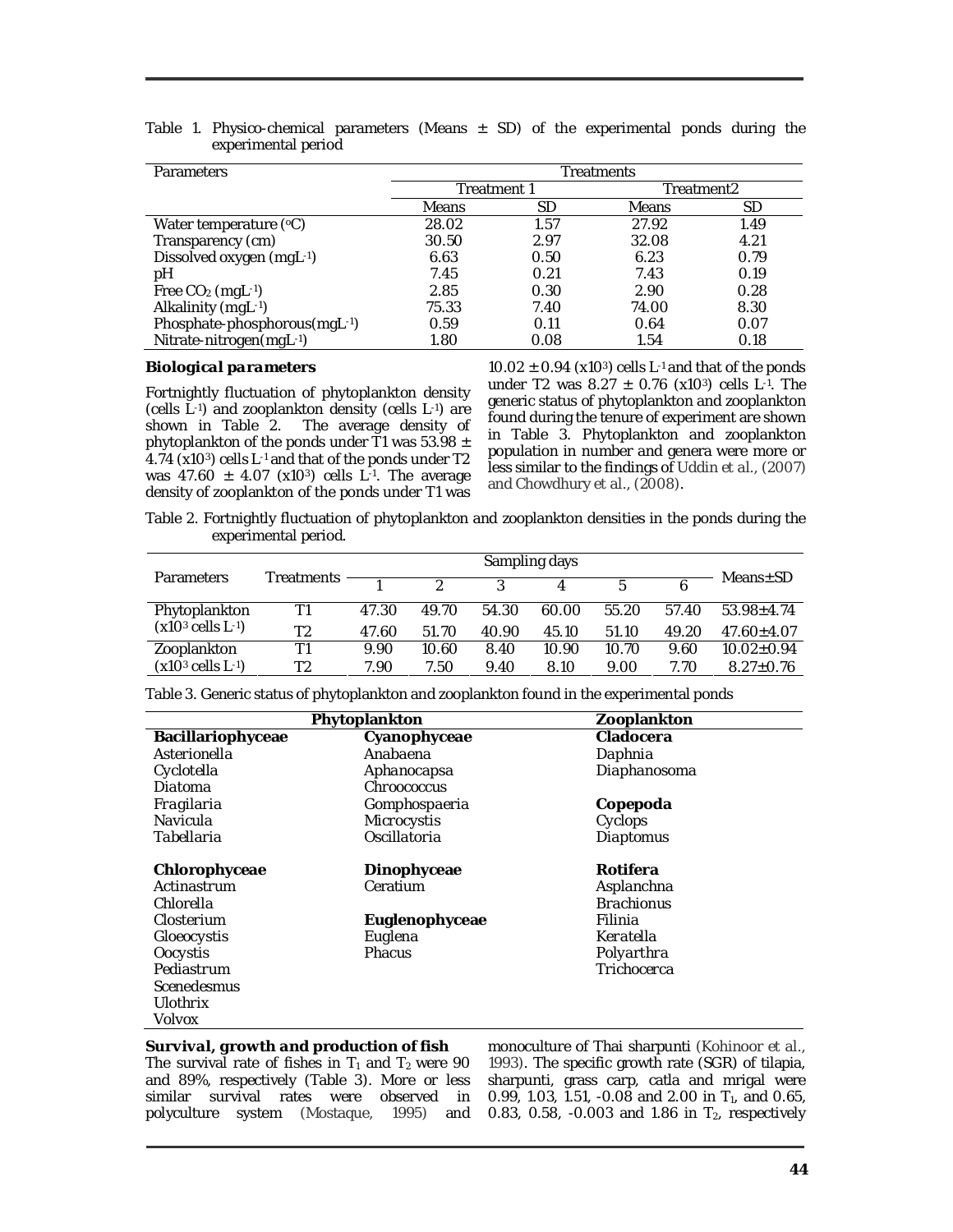(Table 4). SGR values in  $T_1$  were higher than those in  $T_2$  except catla. Catla showed negative growth rate in both treatments, most probably it could not compete successfully with other fishes. SGR values obtained in the present study are similar to those obtained by Hossain *et al.,* (1997). It can be said that the higher specific growth rate in  $T_1$ was due to use of duckweed as feed for fishes.

| <b>Treatments</b>                                                                                                                    | <b>Species</b><br>stocked | Stocking<br>density (No.<br>per $40 \text{ m}^2$ | Survival<br>rate $(\%)$ | Average<br>initial weight<br>(g)                                                                                          | Average<br>final weight<br>(g) | Specific<br>growth rate |
|--------------------------------------------------------------------------------------------------------------------------------------|---------------------------|--------------------------------------------------|-------------------------|---------------------------------------------------------------------------------------------------------------------------|--------------------------------|-------------------------|
|                                                                                                                                      | Tilapia                   | 45                                               | 82                      | 32.67                                                                                                                     | 68.92                          | 0.99                    |
| 38<br>88<br>30.33<br>Sharputi<br>T1<br>15<br>96<br>74.33<br>Grass carp<br>38<br>82<br>28.47<br>Catla<br>15<br>100<br>18.83<br>Mrigal | 65.67                     | 1.03                                             |                         |                                                                                                                           |                                |                         |
|                                                                                                                                      | 231.03                    | 1.51                                             |                         |                                                                                                                           |                                |                         |
|                                                                                                                                      |                           |                                                  | 26.82                   | $-0.08$                                                                                                                   |                                |                         |
|                                                                                                                                      |                           |                                                  |                         | 2.00<br>84.69<br>0.65<br>32.67<br>53.11<br>0.83<br>30.33<br>56.72<br>74.33<br>115.38<br>0.58<br>28.47<br>28.40<br>$-0.03$ |                                |                         |
|                                                                                                                                      | Tilapia                   | 45                                               | 82                      |                                                                                                                           |                                |                         |
|                                                                                                                                      | Sharputi                  | 38                                               | 88                      |                                                                                                                           |                                |                         |
| T <sub>2</sub>                                                                                                                       | Grass carp                | 15                                               | 86                      |                                                                                                                           |                                |                         |
|                                                                                                                                      | Catla                     | 38                                               | 90                      |                                                                                                                           |                                |                         |
|                                                                                                                                      | Mrigal                    | 15                                               | 100                     | 18.83                                                                                                                     | 74.00                          | 1.86                    |

|  |  |  |  | Table 4. Survival, growth rate of individual fish species during the experimental period |  |
|--|--|--|--|------------------------------------------------------------------------------------------|--|
|  |  |  |  |                                                                                          |  |
|  |  |  |  |                                                                                          |  |
|  |  |  |  |                                                                                          |  |

The calculated net production of fish of the ponds under  $T_1$  was 6.25  $\pm$  1.07 tons ha. 1 yr. 1 and those of the ponds under  $T_2$  were 2.84  $\pm$  0.85 tons ha.<sup>-1</sup> yr.-1 , respectively (Fig. 1). The net productions of fish were significantly higher in  $T_1$  might be due to supply of duckweed as feed. More or less similar productions were recorded in duck weed-based polyculture system (Mazumder *et al.,* 1999; Kabir 2003). The effectiveness of duckweed as low cost supplementary feed was observed through 6 months production trial of Thai sharpunti

(Kohinoor *et al.,* 1999). The production was significantly higher in ponds with supply of duckweed than that of the ponds without supply of duckweed in monoculture of tilapia (Bornali, 2004; Uddin *et al.,* 2007; Chowdhury *et al.,* 2008) and sharpunti (Haque, 2005). Considering the present and previous study, it is clear that duckweed is a suitable feed items for fishes in both monoculture and polyculture system.





In conclusion, suitability of duckweed as feed for fishes was analyzed in polyculture system. Most of the water quality parameters of the ponds under  $T_1$  and  $T_2$  were more or less similar but the higher production of fish was recorded in  $T_1$ . The reason behind the higher production in  $T_1$  was due to supply of duckweed as feed. Influence of duckweed on production of fish is positively significant indicated that duckweed might be used as preferable feed items for fishes in polyculture.

#### **References**

- Alikhuni, K.H. 1957. Fish culture in India. *F.M. Bull. Indian Coun. Agric. Res.,* 20: 144.
- APHA (American Public Health Association), 1992. Standard Methods for the Examination of Water and Wastewater. American Public Health Association, Washington DC. p. 874.
- Belcher, H. and Swale E. 1978. A Beginner's Guide to Freshwater Algae. HMSO, London. p. 47.